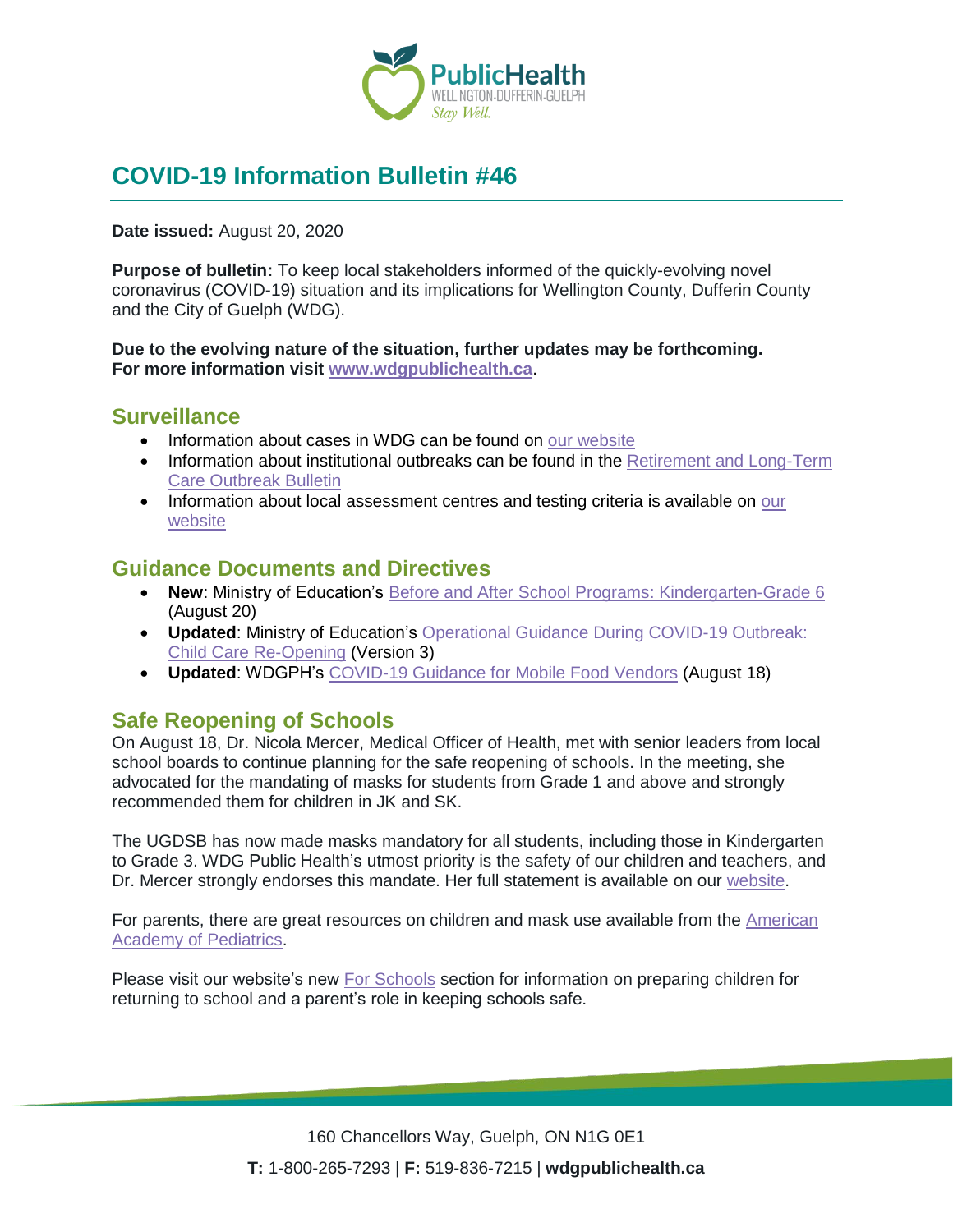

# **Orders Extended Under** *Reopening Ontario Act, 2020*

The [Government of Ontario](https://news.ontario.ca/mcscs/en/2020/08/ontario-extends-orders-under-the-reopening-ontario-act-2020.html) is extending orders currently in force under the *Reopening Ontario (A Flexible Response to COVID-19) Act, 2020 (ROA)*. All [orders under the ROA](https://www.ontario.ca/page/emergency-information?_ga=2.104407625.898080432.1597929484-1123331746.1579028832) have been extended **to September 22, 2020**, with the following exceptions:

- The [Education Sector](https://www.ontario.ca/laws/regulation/200205) order will end on August 31, 2020.
- The [Limitation Periods](https://www.ontario.ca/laws/regulation/200073) order will end, and suspended time periods will resume running on September 14, 2020.

### **Announcements and Changes to Services**

- On August 19, the [Government of Ontario](https://news.ontario.ca/tbs/en/2020/08/ontario-taking-steps-to-improve-service-delivery-at-provincial-agencies.html) announced an evaluation of provincial agencies' service delivery that will build on the advancements in digital service delivery made during the pandemic.
- On August 19, the [Government of Ontario](https://news.ontario.ca/medg/en/2020/08/ontario-invests-in-made-in-ontario-physician-scheduling-technology-in-the-fight-against-covid-19.html) announced an investment of \$149,200 from the Ontario Together Fund in MetricAid's physician scheduling solution to help physicians link their availability and expertise with needed hospitals and clinics, while reducing administrative burden.
- On August 18, the [Government of Ontario](https://news.ontario.ca/mcys/en/2020/08/ontario-resumes-infant-hearing-checks.html) announced that it is providing \$3.8 million to support hearing checks for infants who did not receive the universal newborn hearing screen due to the COVID-19 outbreak.

#### **Additional Resources**

- [Personal Protective Equipment \(PPE\) Use During the COVID-19 Pandemic](https://ohwestcovid19.ca/wp-content/uploads/2020/08/20200811-Personal-Protective-Equipment-Use-During-the-COVID-19-Pandemic.pdf)
- [Optimizing the Supply of Personal Protective Equipment During the COVID-19](https://ohwestcovid19.ca/wp-content/uploads/2020/08/20200811-Optimizing-the-Supply-of-Personal-Protective-Equipment-During-the-COVID-....pdf)  [Pandemic](https://ohwestcovid19.ca/wp-content/uploads/2020/08/20200811-Optimizing-the-Supply-of-Personal-Protective-Equipment-During-the-COVID-....pdf)

# *Ongoing COVID-19 Action*



# **NEW Contact for Physical Distancing Floor Decals**

- WDG Public Health has physical distancing floor decals available for community partners to use at their locations.
- If you would like decals, please contact Anna Vanderlaan via email at [anna.vanderlaan@wdgpublichealth.ca](https://wdgpublichealth.sharepoint.com/sites/IMS-NovelCoronavirus/Shared%20Documents/General/Communications/COVID-19/Stakeholders/COVID-19%20Information%20Bulletin/Bulletin%2018/meghan.wiles@wdgpublichealth.ca)

# **COVID Alert App**

The [Government of Ontario](https://news.ontario.ca/opo/en/2020/07/covid-alert-available-for-download-beginning-today.html) is encouraging Ontarians to download [COVID Alert](https://covid-19.ontario.ca/covidalert?_ga=2.68068817.1702415536.1596548534-1123331746.1579028832) on their smartphones. The free, nation-wide app notifies users of potential exposure to COVID-19. Users who test positive for COVID-19 will receive a one-time key from their health authority that they can enter in the app. When the key is entered, COVID Alert will notify other users who may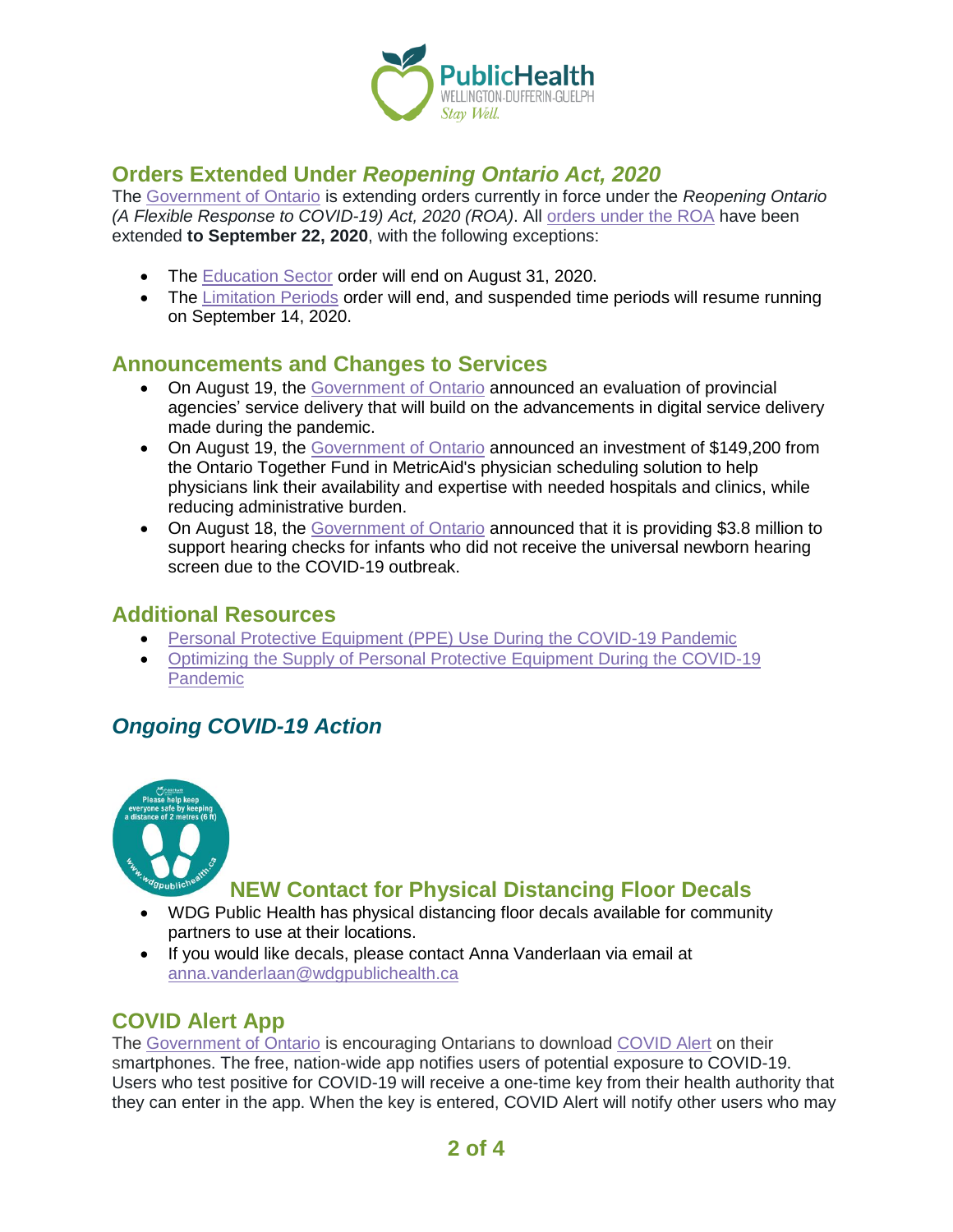

have come in close contact with that person for at least 15 minutes in the past 14 days so they can contact their local public health authority for guidance.

The app uses strong measures to protect data and does not track a user's location or collect personally identifiable information. The Privacy Commissioners of Canada and Ontario were consulted on the development of COVID Alert to ensure the highest level of privacy for users.

# **COVID-19 Testing**

Please go to an [Assessment Centre](https://wdgpublichealth.ca/your-health/covid-19-information-public/assessment-centres-wdg) to get tested. Public Health **DOES NOT** provide testing. No referral is needed. **Bring your health card to the assessment centre** (if you have one). It is OK if it is expired. Presenting your health card allows you to:

- Check your test results online. Public Health only calls those who test positive.
- Be treated or prescribed medication for other respiratory conditions if needed and if this option is available at your assessment centre.
- Move through the testing process faster.

Further instruction will be provided by the clinician at the assessment centre based on individual assessment. Be prepared for increased wait times at the assessment centres.

# **Check Your COVID-19 Test Results Online**

The Ontario government has launched an online [COVID-19 Test Result Viewer.](https://covid19results.ehealthontario.ca:4443/agree) This offers fast and secure access to test results on your computer or mobile device. NOTE: **Online test results are only available to those with an Ontario photo (green) health card.**

If you receive a positive result via the online COVID-19 Test Result Viewer, you will have the option to report your information to Public Health through Contact +. Contact + is a voluntary, web-based service for positive results received via the COVID-19 Test Result Viewer. **It does not replace the call you get from Public Health**. Contact + allows you to confirm your contact details as well as review and answer the questions that Public Health will ask you, in advance of your call. You may add this information for up to 48 hours after your positive test result is reported. For more information about Contact + visit the [testing and results](https://www.wdgpublichealth.ca/your-health/covid-19-information-public/testing-and-results) page.

### **Face Coverings Required for Commercial Businesses in WDG**

Dr. Nicola Mercer, Medical Officer of Health, has issued an order under Section 22 of the *Health Protection and Promotion Act*.

What this means:

• A face covering is required for any customer, patron, employee or visitor when entering and while on the premises of any commercial establishment in the WDG region. The order will be in effect until rescinded.

For more details on the order and frequently asked questions, [visit our website](https://www.wdgpublichealth.ca/your-health/covid-19-information-public/face-coverings-class-order-and-faqs) or contact our call centre at 519-822-2715 ext. 4020.